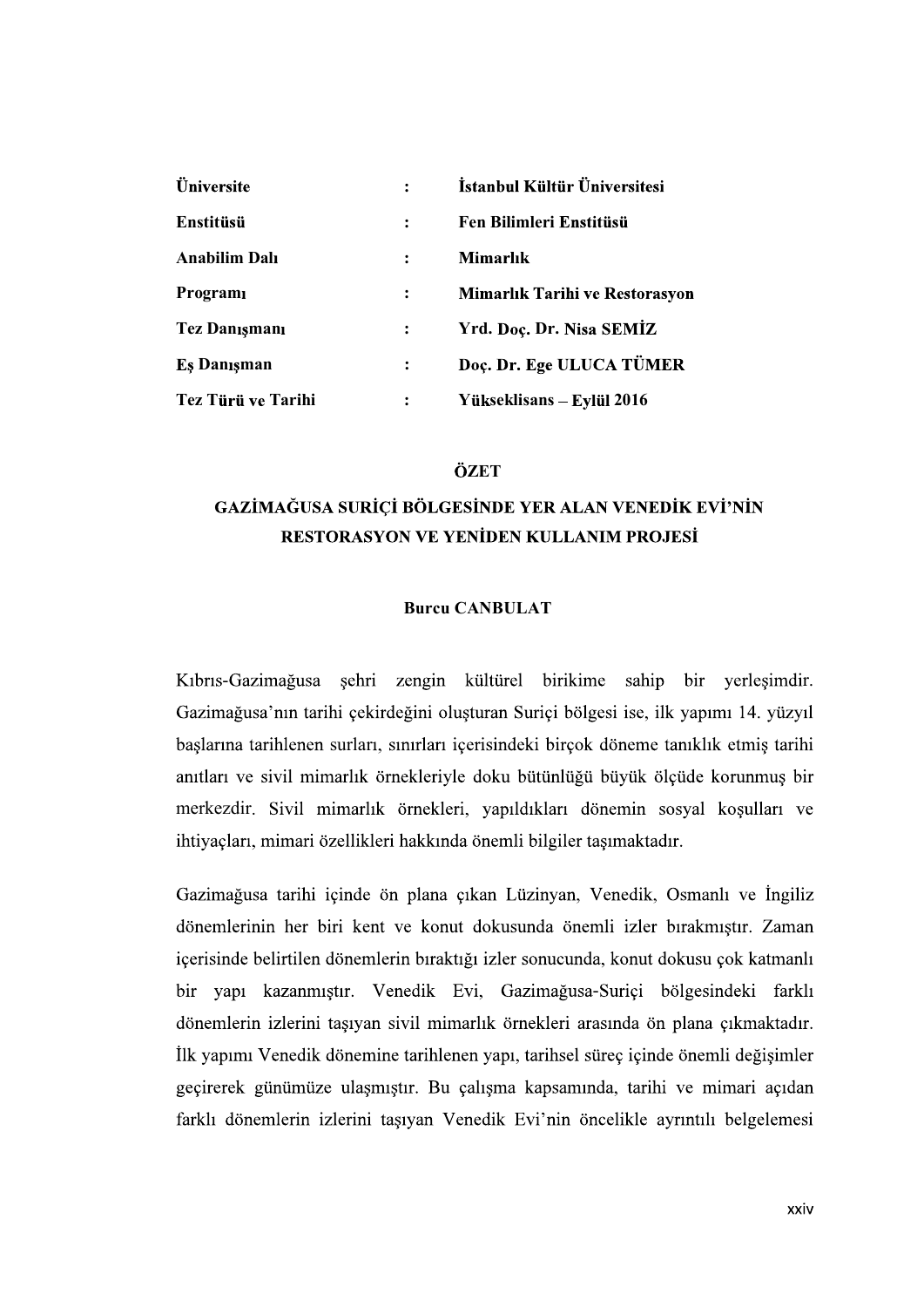yapılmıştır. Yapıdaki malzeme ve hasar analizlerinin incelenmesinden sonra, dönemsel izler incelenmiştir. Son olarak yapıda gerçekleştirilmesi öngörülen koruma yöntemleri değerlendirilerek, yeniden işlevlendirilmesi konusunda bir öneri geliştirilmiştir.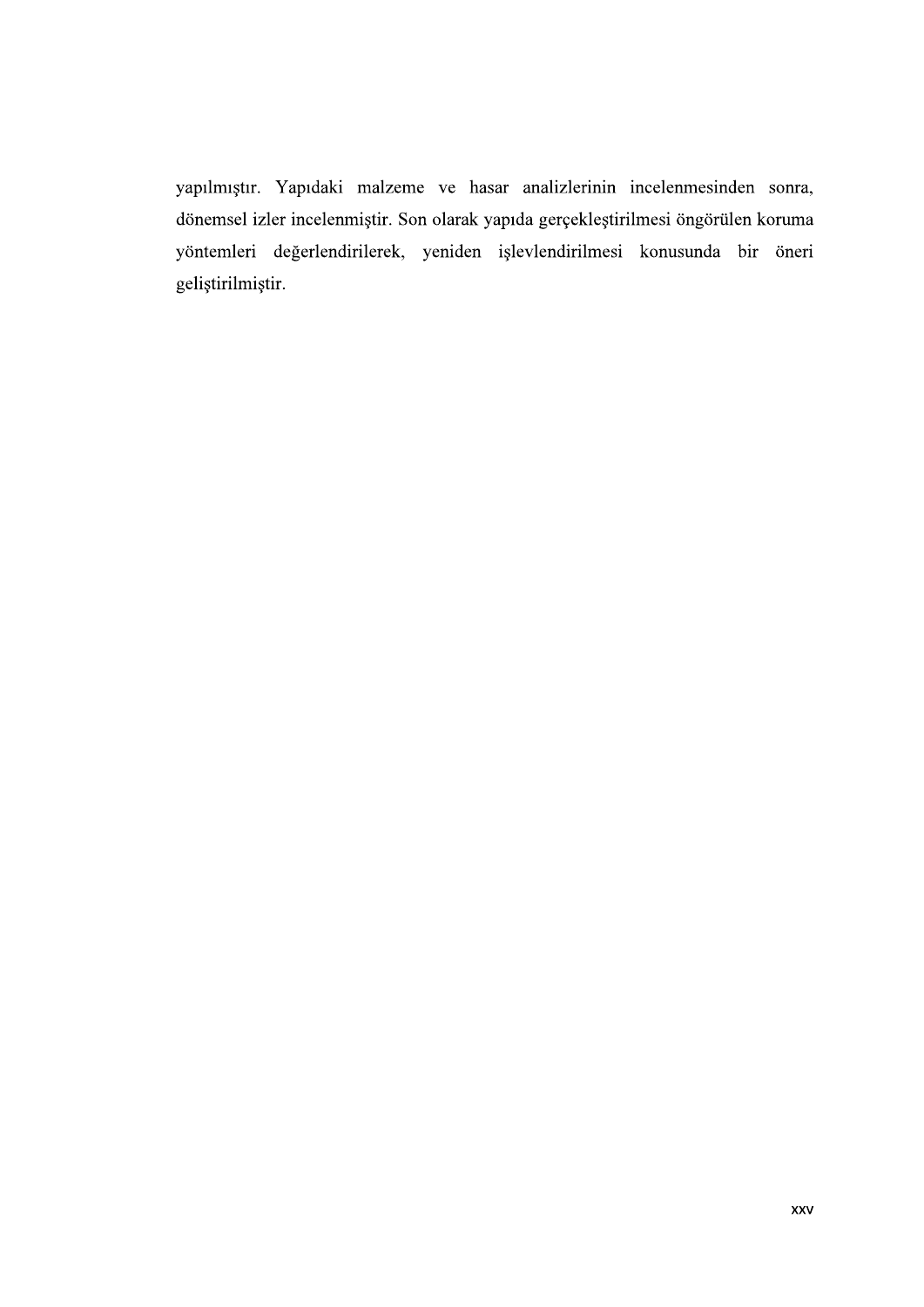| University                     | $\ddot{\cdot}$ | <b>Istanbul Kultur University</b> |  |
|--------------------------------|----------------|-----------------------------------|--|
| <b>Institute</b>               | $\ddot{\cdot}$ | <b>Institute of Sciences</b>      |  |
| Department                     | $\ddot{\cdot}$ | Architecture                      |  |
| Programme                      | $\ddot{\cdot}$ | <b>Restoration</b>                |  |
|                                | $\ddot{\cdot}$ | Asst. Prof. Nisa SEMIZ            |  |
| <b>Advisor</b>                 | $\ddot{\cdot}$ | Assoc. Prof. Ege ULUCA TÜMER      |  |
| Co-advisor                     |                |                                   |  |
| <b>Degree Awarded and Date</b> | $\ddot{\cdot}$ | MA-September 2016                 |  |
|                                |                |                                   |  |
|                                |                | <b>ABSTRACT</b>                   |  |

#### ABSTRACT

## RESTORATION AND REUSE PROJECT OF VENETIAN HOUSE IN FAMAGUSTA WALLED CITY

#### Burcu CANBULAT

Famagusta, located in Turkish Republic of Northern Cyprus, has a rich cultural heritage. The area surrounded by the old city walls composes the historical core of Degree Awarded and Date<br>
MA-September 2016<br>
ABSTRACT<br>
RESTORATION AND REUSE PROJECT OF VENETIAN HOUSE IN<br>
FAMAGUSTA WALLED CITY<br>
Bureu CANBULAT<br>
Famagusta, located in Turkish Republic of Northern Cyprus, has a rich cultura walls dated to the14th century, historical monuments and vernacular architecture which have witnessed different periods. Examples of vernacular architecture reflect important information regarding not only the social conditions and needs in different periods, but also outstanding architectural characteristics. **EXAMAGUSTA WALLED CITY**<br>**Bureu CANBULAT**<br>**Bureu CANBULAT**<br>**E** Emagusta, located in Turkish Republic of Northern Cyprus, has a rich cultural<br>heritage. The area surrounded by the old city walls composes the historical core

the history of Famagusta, left significant marks on the urban fabric. As a result of the traces dated to the specified periods mentioned above, vernacular architecture within the walled city has got multi-layered structure. As the subject of this study, Venetian House situated in the center of the walled city steps forward among the vernacular architecture in Famagusta and carries the marks of the various periods. The building, constructed in Venetian period, has undergone significant interventions up to now.